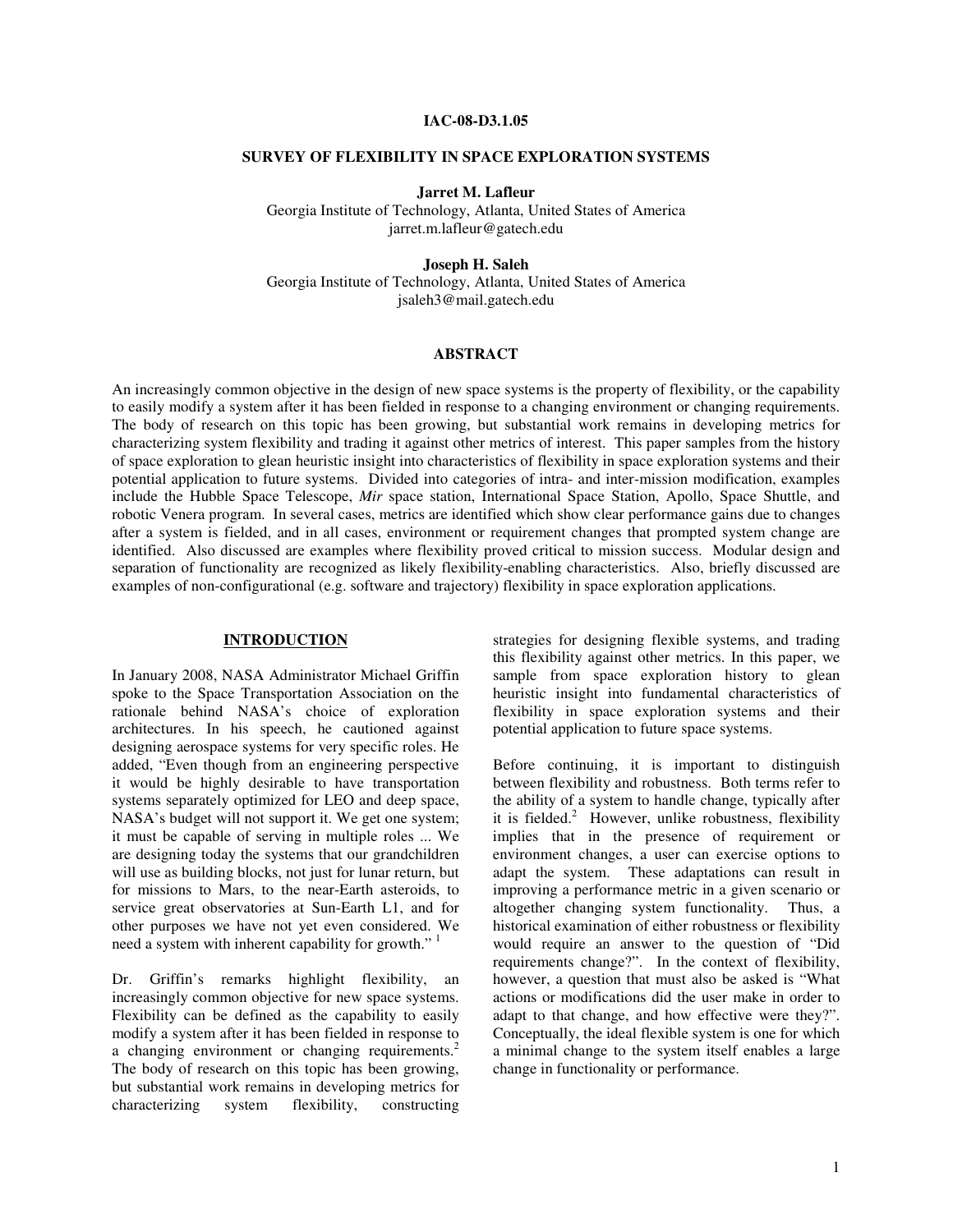Since modification is required for a system to demonstrate its flexibility, this paper makes a distinction between systems that are principally modified between missions and those that are modified during missions. In the case of the latter, which we refer to as intra-mission modification, examples exist such as the Hubble Space Telescope, International Space Station, and the *Mir* space station. In these cases, a one-of-a-kind system is fielded and then modified over time to adapt to a changing environment or requirements. In contrast, examples of the former, which we refer to as inter-mission modification, include the Space Shuttle, Apollo, and Venera programs. In these cases, multiple vehicles are fielded in series and are adapted from one mission to another during the course of the program. In both cases, decisions made at the design stage affect the system's ability to adapt to new mission environments and requirements.

# **CASES OF INTRA-MISSION MODIFICATION**

#### Hubble Space Telescope

Perhaps the most famous astronomical instrument in history, the Hubble Space Telescope (HST) was launched on April 25, 1990, aboard the Space Shuttle *Discovery*. The original vision of Dr. Lyman Spitzer in 1946, the telescope took shape over several decades and was eventually designed in the 1970s for launch and servicing by the newly developed Space Shuttle. One of the best-known servicing missions, Servicing Mission 1 (SM1), installed equipment to correct for a spherical aberration in the HST primary mirror, dramatically improving the quality of the data returned from the  $$1.5$  billion instrument<sup>3</sup>. Over the 18 years of Hubble's lifetime, four servicing missions have been performed, with a fifth planned for October 2008.

Shown in Table 1 is a summary of servicing accomplishments for Hubble spanning its entire lifetime. Shown in Fig. 1 is the data rate from Hubble

| <b>Mission</b>                     | <b>Launch Date</b> | Mission<br><b>Duration</b> | <b>Payload Servicing</b> | <b>Subsystem Servicing</b>                  |
|------------------------------------|--------------------|----------------------------|--------------------------|---------------------------------------------|
| <b>HST-Deploy</b><br><b>STS-31</b> | April 24, 1990     | 5.1 days                   |                          |                                             |
| HST-SM1                            | December 2, 1993   | $10.8$ days                | WFPC <sub>2</sub>        | Solar Arrays and Drive Electronics          |
| <b>STS-61</b>                      |                    |                            | <b>COSTAR</b>            | Magnetometers                               |
|                                    |                    |                            | <b>GHRS Redund, Kit</b>  | <b>Flight Computer Coprocessors</b>         |
|                                    |                    |                            |                          | <b>Rate Sensor Units</b>                    |
|                                    |                    |                            |                          | Gyroscopes and Electronic Control Units     |
| HST-SM2                            | February 11, 1997  | $10.0$ days                | <b>NICMOS</b>            | <b>Fine Guidance Sensor</b>                 |
| <b>STS-82</b>                      |                    |                            | <b>STIS</b>              | Solid State Recorder                        |
|                                    |                    |                            |                          | <b>Engineering Science Tape Recorder</b>    |
|                                    |                    |                            |                          | <b>Reaction Wheel Assembly</b>              |
|                                    |                    |                            |                          | Optical Control Electronics Enhancement Kit |
|                                    |                    |                            |                          | Data Interface Unit                         |
|                                    |                    |                            |                          | Solar Array Drive Electronics               |
| HST-SM3A                           | December 19, 1999  | 8.0 days                   |                          | Gyroscopes                                  |
| STS-103                            |                    |                            |                          | Fine Guidance Sensor                        |
|                                    |                    |                            |                          | Transmitter                                 |
|                                    |                    |                            |                          | <b>Central Computer</b>                     |
|                                    |                    |                            |                          | Solid State Recorder                        |
|                                    |                    |                            |                          | Electronics Enhancement Kit                 |
|                                    |                    |                            |                          | <b>Battery Improvement Kits</b>             |
|                                    |                    |                            |                          | <b>Thermal Protection</b>                   |
| HST-SM3B<br>STS-109                | March 1, 2002      | $10.9$ days                | <b>ACS</b>               | Solar Arrays                                |
|                                    |                    |                            | NICMOS Cryocooler        | <b>Power Control Unit</b>                   |
|                                    |                    |                            |                          | <b>Reaction Wheel Assembly</b>              |
| HST-SM4                            | October 8, 2008    | $11.0$ days                | WFC <sub>3</sub>         | Gyroscopes                                  |
| STS-125                            | (planned)          | (planned)                  | COS                      | <b>Fine Guidance Sensor</b>                 |
|                                    |                    |                            | <b>STIS</b>              | <b>Batteries</b>                            |
|                                    |                    |                            | <b>ACS</b>               | Soft Capture Mechanism                      |
|                                    |                    |                            |                          | New Outer Blanket Layers                    |

**Table 1. Summary of Hubble Deploy and Servicing Mission Accomplishments. 3, 4, 5, 6**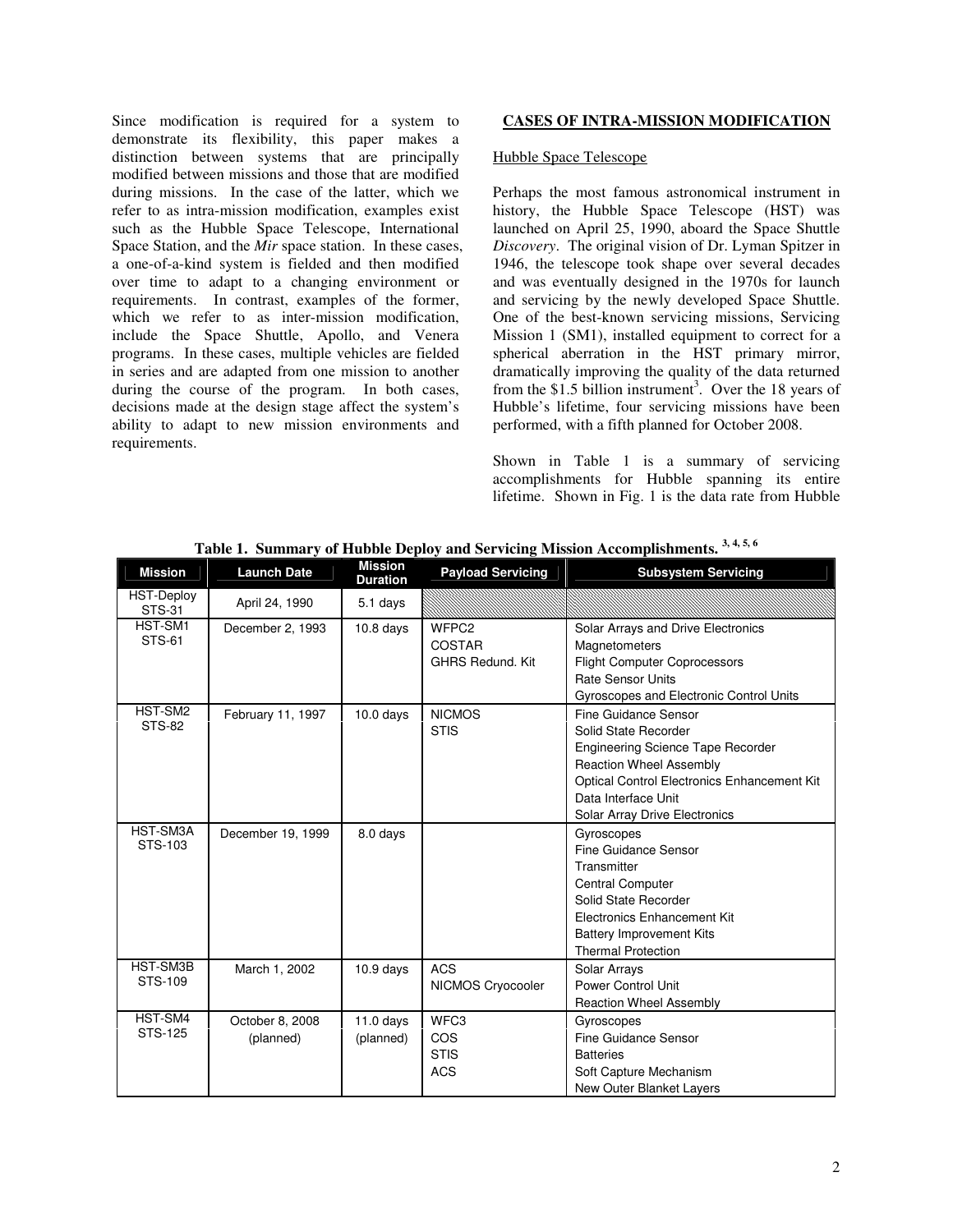over its lifetime, and clear improvements exist at the completion of each servicing mission (with the exception of SM3A, which only conducted subsystem servicing and no payload servicing). Table 1 and Fig. 1 help illustrate important points about Hubble's utilization of on-orbit servicing:

- In addition to the difficult-to-quantify benefits of on-orbit servicing (in Hubble's case, salvaging a mission and reputation of an agency), measurable changes can occur in a system's performance and, by extension, value to users.
- Servicing can be used for at least four distinct purposes: Payload Upgrade, Payload Repair, Support System Upgrade, and Support System Repair. In the case of Hubble, the majority of servicing actions have been the repair or replacement of subsystem items. By the end of 2008, for example, all six gyroscopes and all solar arrays will have been replaced twice. In total, 28 subsystem servicing items are listed in the Table 1, compared to 11 payload servicing items.

The Hubble Space Telescope has clearly reaped benefits from its design and accommodation of on-orbit servicing. Interestingly, Avnet<sup>7</sup> suggests that the Hubble design for Shuttle servicing detracted from the success of the program in that the telescope was prevented from being launched into more scientifically and operationally favorable orbits and that the telescope was effectively grounded along with the Shuttle after the *Challenger* accident. Furthermore, if the quoted cost of a Shuttle launch  $(\$450$  million)<sup>8</sup> is multiplied by the number of servicing missions (five), the cost of servicing comes to \$2.25 billion, which is \$750 million higher than the original cost to build and launch the telescope. With this, it is important to distinguish between the value added due to servicing and the costs incurred. It is readily acknowledged that the design for servicing (and, by extension, flexibility) can incur significant costs, and it is the duty of the designer to select the scheme with the highest benefitto-cost ratio. It can hardly be disputed that the benefits incurred by Hubble's design for servicing have been significant, and it is the question of whether the benefits were worth the cost that is often debated.

#### Mir

In February 1986, shortly before the end of its successful Salyut space station program, the Soviet Union launched the 25-ton base block to its *Mir* space station. Intended to be increased in size module by module, the *Mir* base block was built with six docking ports, and over its 15-year lifetime *Mir* would grow to over 125 metric tons in mass.<sup>10</sup>

The first module to be added to the *Mir* base block was Kvant 1, a relatively small 8-ton science module. Interestingly, Kvant 1 had originally been designed to dock with Salyut 7, but schedule delays forced it to be



**Figure 1. Hubble Space Telescope Data Return (adapted from Ref. 9).**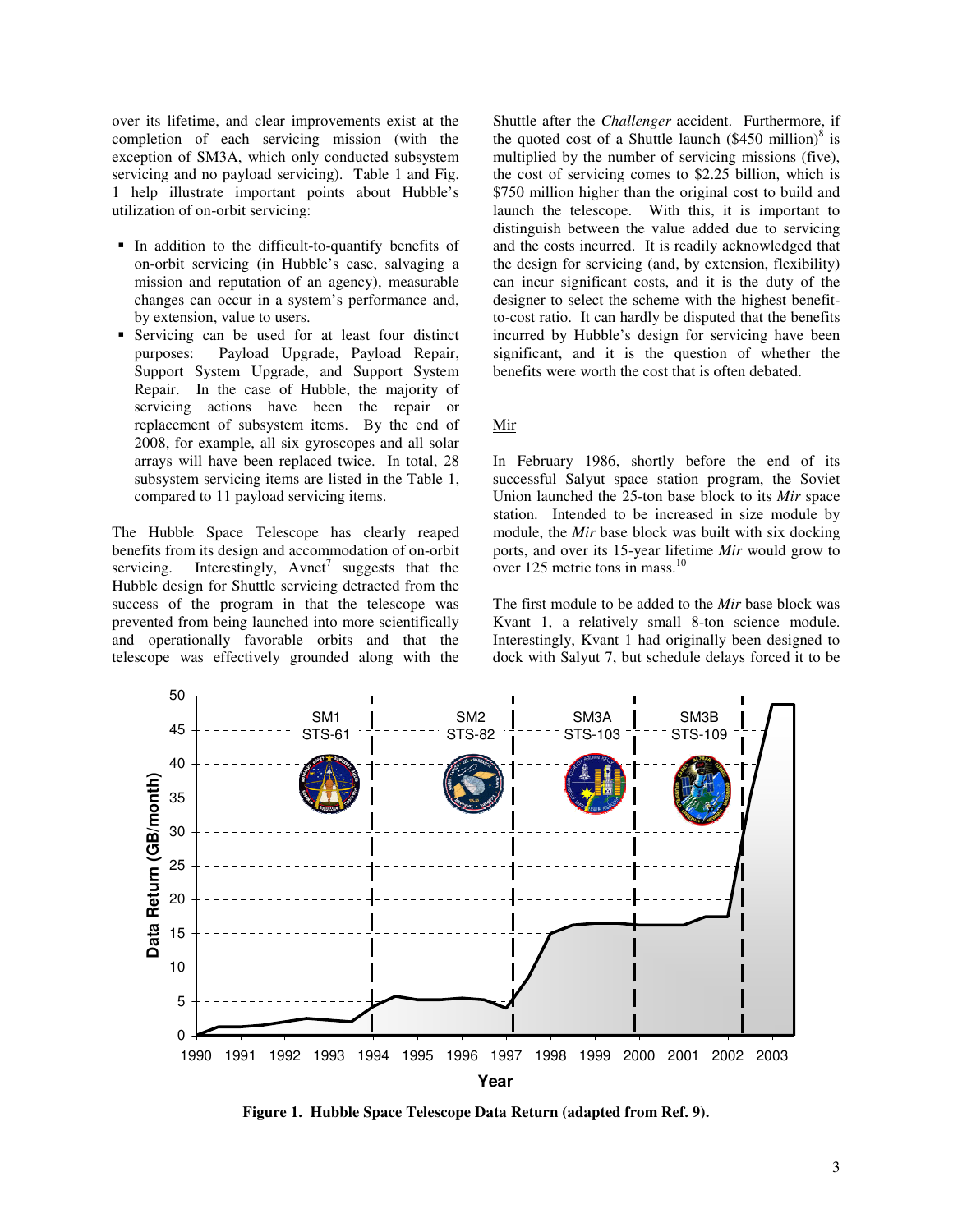remanifested for *Mir*. Plans existed to construct *Mir* out of similar small modules, but these plans were abandoned in favor of the larger 20-ton modules Kvant 2, Kristall, Spektr, and Priroda which would dock over the next decade.<sup>11</sup> It has been noted that the modular design of *Mir* allowed a flexible buildup capability that was responsive to funding and payload availability changes.<sup>10</sup> In large part because of the incrementalism allowed in the *Mir* buildup, assembly spanned ten years instead of the three originally planned. While in some ways this may be viewed as a drawback, it is also an indicator that flexibility allowed the project to be continued despite a series of unexpected events, and particularly despite the collapse of the Soviet Union. As summarized by former cosmonaut Anatoly Solovyov in 1999, "During these 13 years, at least twothirds of all we've done and accomplished, we never planned to do. We never thought that the American Shuttle would visit the station, for example … We never thought about this at the beginning of the 1980s when we created the station."  $12$ 

One interesting metric to examine from the perspective of flexibility is the power capability aboard *Mir* at different times in its development. As shown in Fig. 2, this capability increased and decreased at different points throughout Mir's life, starting at 9 kW in 1986 and peaking at about 39 kW in 1996. A major limitation to operations aboard Mir was the amount of power available.<sup>10</sup> Although maximum power generation was significant, solar incidence angles and array shading could reduce output by half. $^{11}$ As a result, most new elements delivered to *Mir* included additional solar arrays. The complex's first new solar array, delivered by Kvant 1, was added to the base block by spacewalking cosmonauts in June 1987. Both Kvant 2 and Kristall included solar arrays and more than doubled *Mir*'s maximum power output. During the five-year hiatus caused by the collapse of the USSR, power capability decreased significantly due to longterm solar array degradation. The launch of Spektr in 1995 nearly doubled the *Mir* power output, and the Cooperative Solar Array (CSA) was delivered by the Space Shuttle on STS-74 in 1996.

Important notes regarding the evolution of *Mir* power capability include the fact that additional capability was made possible by two means: docking of new modules and assembly of newly-delivered hardware by cosmonauts on spacewalks. Also, the power capability metric is interesting in that it clearly captures both the addition of capability and the degradation of that capability. Such degradation is likely to occur in the metrics of interest for flexible systems with long lifetimes and should be a consideration in their design.



**Figure 2. Evolution of Mir Power Capability (adapted from Ref. 11).**

### International Space Station

The most massive structure ever constructed in space, the International Space Station (ISS) has its origin in the Reagan Administration's 1984 directive for NASA to construct a manned space station within a decade. The modular space station, originally named Space Station Freedom as an affront to the Soviet Union, was to include international participation from Europe and Japan (announced in 1984 and 1989, respectively).<sup>11</sup> Substantial changes occurred throughout the 1980s, and soon after the collapse of the USSR, *Freedom* was renamed and it was decided to combine international plans for *Freedom* with Russian plans for *Mir-2*. 11

ISS assembly was preceded by ten flights of the U.S. Space Shuttle to the Russian *Mir* space station, and the beginning of ISS assembly was marked in November 1998 by the launch of the *Zarya* Functional Cargo Block from the Baikonur Cosmodrome. Completion of ISS assembly is currently slated for December 2011 with the launch of the Multipurpose Laboratory Module on a Russian Proton rocket.<sup>6</sup>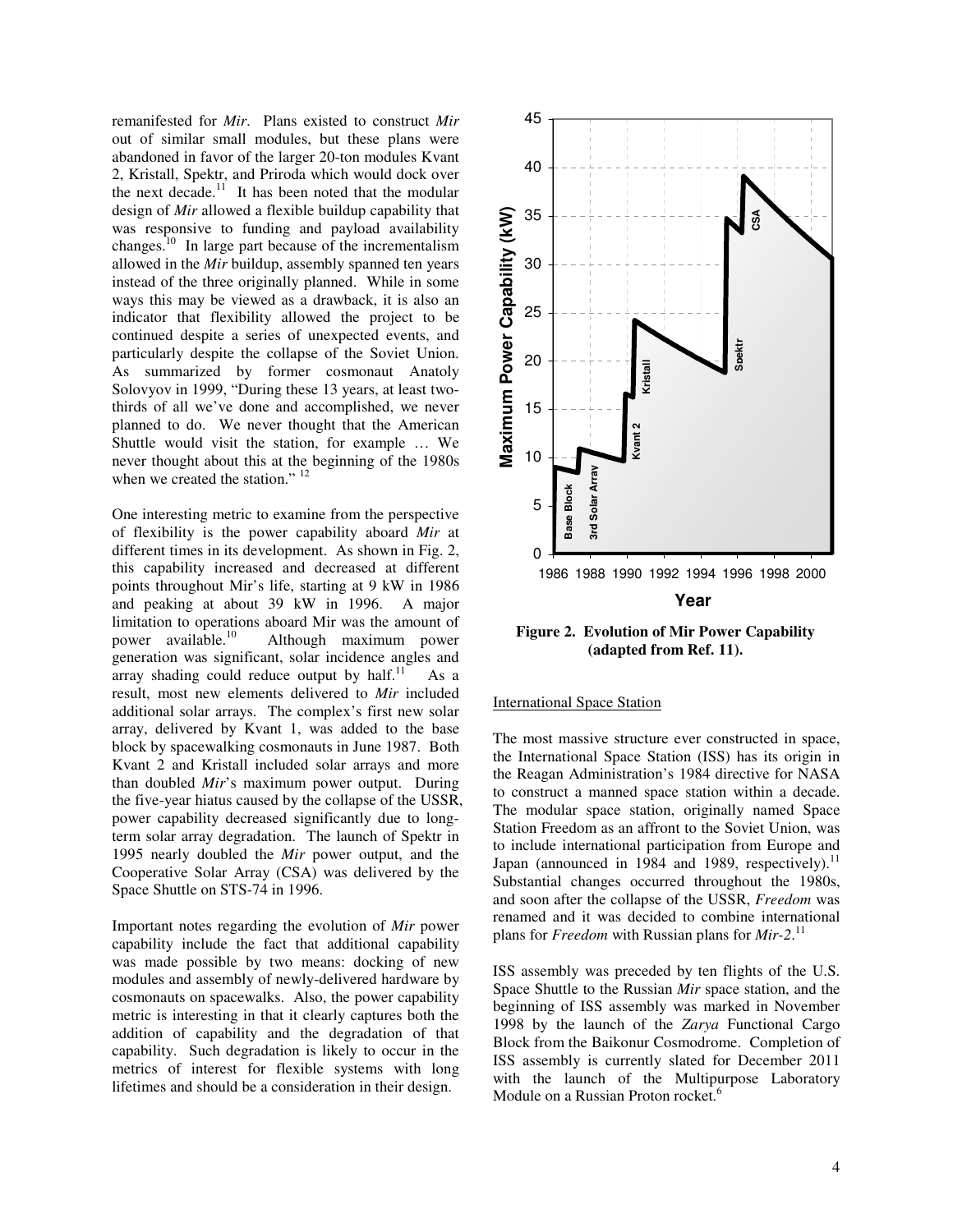While the long-term flexibility of the ISS has yet to be demonstrated (it is still undergoing its planned assembly), there are still two notes of interest regarding flexibility. First, the modular design of the ISS has allowed program managers flexibility in choosing which modules to fly and in what order. As a result, the ISS assembly sequence has been changed numerous times. For example, mission 15A delivering the final set of solar arrays was originally to be flown prior to the European and Japanese research modules but has been postponed until after the delivery of these modules.<sup>6, 13</sup> Additionally, although often to the chagrin of ISS engineers, the flexibility of the ISS assembly sequence has allowed several modular components (such as the U.S. Habitation Module, U.S. Propulsion Module, U.S. Centrifuge Accommodation Module, and Russian Science Power Platform) to be descoped without critical consequences. This suggests that flexibility of a modular system might be measurable, at least in part, by the number of distinct launch orders or scenarios that exist which ensure at least a given minimum performance capability.

Second, it is interesting to examine the growth of the ISS both in terms of mass and science return. As Fig. 3 shows, just as in the earlier discussion of *Mir*, the ISS exhibits changes in capability over time that have some correlation with growth in vehicle mass (i.e. the addition of pressurized modules and infrastructure). In the case of *Mir* shown earlier, this capability was measured in terms of power production. In Fig. 3, the capability depicted is NASA science return in terms of average crew time spent on research per week and number of science-related publications per expedition time period. \* For reference, the U.S. *Destiny* Laboratory was added to the ISS in 2001, at the end of Expedition 1, and the mass plateau starting during Expedition 6 is the result of the grounding of the Shuttle fleet after the 2003 *Columbia* disaster. Due to limits on data availability, this plot extends only through Expedition 13 (September 2006).

As Fig. 3 shows, ISS mass has increased quite rapidly during assembly. ISS mass leveled off during the grounding of the Shuttle fleet since the Shuttle was the primary vehicle responsible for delivering new elements to orbit. During this time, science return per expedition declined due to the reduction in crew size to two instead of three; here, the ISS is operating undercapacity in terms of science return. Note that maximum crew research time per week occurred on Expedition 3, soon after delivery of the *Destiny* laboratory. A small decline in crew research time occurred by Expedition 4, although it is important to point out that during the ISS assembly phase, science investigations compete with assembly-related tasks for crew time.

Perhaps the most important point from Fig. 3 is the illustration of a time-delay characteristic. In the case of the ISS, addition of modules provides additional capability, but this capability may not be fully utilized until later expeditions (e.g. while equipment checkouts are performed and until later missions deliver investigation-specific equipment and personnel dedicated to performing experiments rather than installations). Furthermore, it appears from Fig. 3 that the returns of ISS science research in terms of publications are delayed in time by 1-2 years (roughly 2-4 expeditions), judging by the initial peaks in the crew research time and publication rate curves. Depending on the scenario, measurable returns for flexible systems may exhibit similar time-delay characteristics and should be considered when evaluating responses to system configuration changes. That is, even if a change to a fielded system could be made instantaneously, some observed effects of that change may take time to manifest themselves.



**Figure 3. Evolution of ISS Mass and Research Returns. 14, 15, 16**

<sup>\*</sup> Power capability and science return could be tracked for both *Mir* and the ISS; the choice to show power for *Mir* and science return for ISS is made for convenience for reasons of data availability.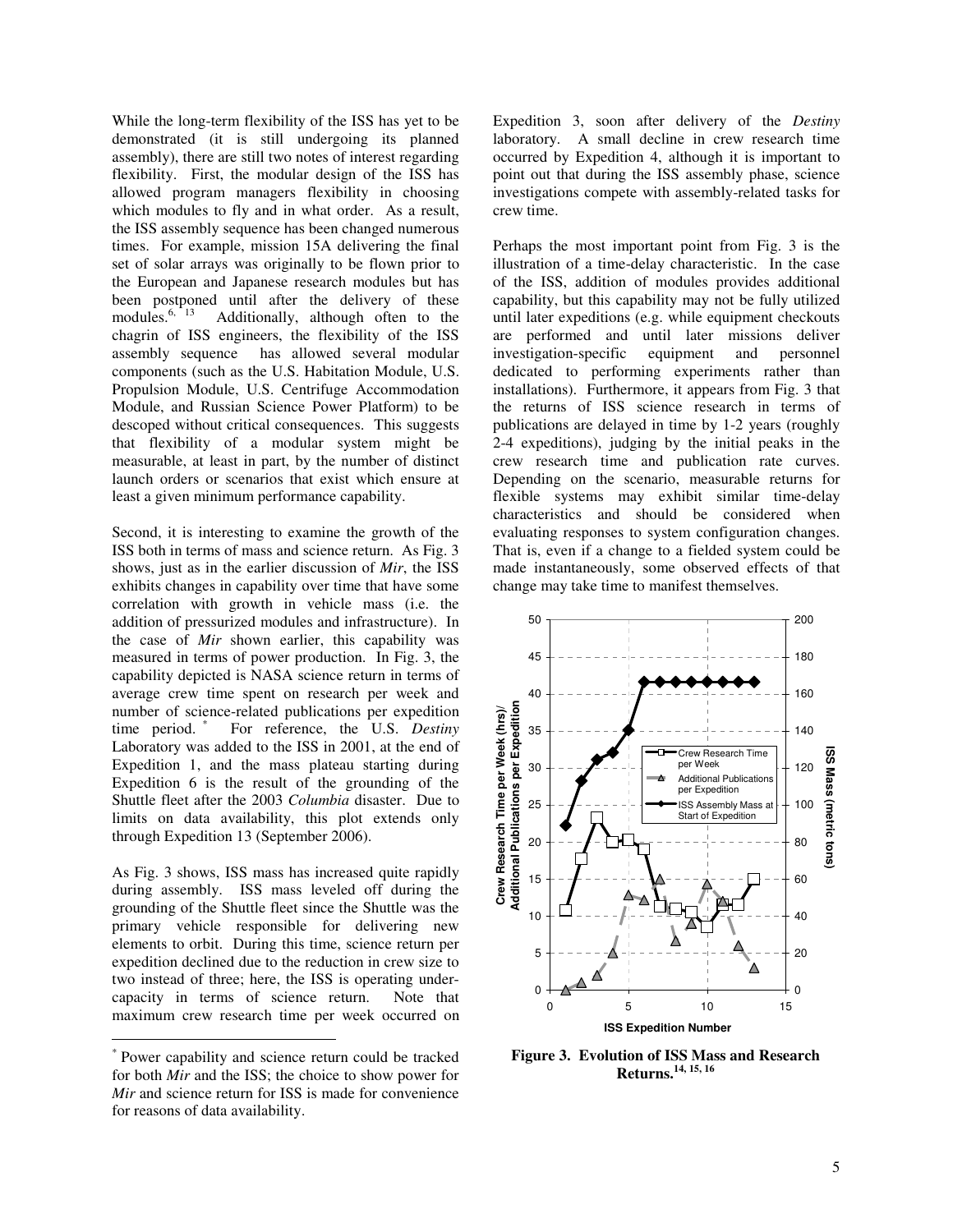# **CASES OF INTER-MISSION MODIFICATION**

#### Apollo Program

Firm commitment for the historic Apollo program occurred on May 25, 1961, as President Kennedy announced a U.S. commitment to land a man on the Moon by the end of the decade. By 1973, the U.S. had spent \$19.4 billion (\$92.3 billion in FY08 dollars) on the Apollo lunar program and had landed twelve men on the surface of the Moon and returned them safely to Earth. In the process, the nation had also developed and proven an extremely capable – and flexible – manned space vehicle.

Table 2 illustrates the diversity of missions achieved with the Apollo vehicle through 1973. While most of these mission types were planned in advance, they were also enabled by the addition of major elements to the baseline Apollo command and service module (CSM). For all but one lunar mission, a lunar excursion module (LEM) was added, and for the J-type missions, a lunar rover was added to the LEM for enhanced surface exploration. While it may seem obvious that a LEM would be necessary to complete the campaign, the decision to separate the LEM functionality from that of the CSM largely enabled the elements to be developed and tested separately. For example, Apollo 7 and Apollo 8 were able to accomplish substantial program objectives without carrying a LEM, and a LEM was only added to missions when necessary for lunar landing (or LEM testing). This would not have been possible, for example, had a direct ascent architecture been chosen with integrated CSM and LEM functionalities.<sup>†</sup>

Furthermore, it deserves note that the C'mission type in Table 2 was not part of the original mission sequence. In August 1968, lunar module schedule slippage prompted studies to examine the feasibility of launching a CSM on a lunar orbital mission without a LEM.<sup>17</sup> With the successful completion of Apollo 7 in October 1968, the official decision to conduct a lunar orbital mission on Apollo 8 was made on November 12, 1968 – just five weeks before launch. $18$  Thus, despite delays in LEM readiness, the Apollo program made progress in late 1968, and it is likely that this flexibility allowed the U.S. to meet President Kennedy's "in this decade" goal. $17$ Again, it is unlikely that such flexibility would have been available had a monolithic direct-ascent vehicle been chosen.

|  |  |  |  |  | Table 2. Apollo Mission Type Designations. <sup>19</sup> |  |
|--|--|--|--|--|----------------------------------------------------------|--|
|--|--|--|--|--|----------------------------------------------------------|--|

| <b>Mission</b><br>Type | <b>Flights</b>                      | <b>Trajectory</b> | <b>Purpose</b>                                                                               |  |
|------------------------|-------------------------------------|-------------------|----------------------------------------------------------------------------------------------|--|
| A                      | Apollo 4<br>Apollo <sub>6</sub>     | Earth<br>Orbital  | LV and spacecraft<br>development                                                             |  |
| в                      | Apollo 5                            | Earth<br>Orbital  | <b>LEM</b> unmanned<br>flight evaluation                                                     |  |
| C                      | Apollo 7                            | Earth<br>Orbital  | CSM manned flight<br>demonstration                                                           |  |
| C'                     | Apollo 8                            | Lunar<br>Orbital  | CSM manned flight<br>demonstration                                                           |  |
| D                      | Apollo 9                            | Earth<br>Orbital  | <b>LEM</b> manned flight<br>demonstration                                                    |  |
| E                      |                                     | Earth<br>Orbital  | <b>LEM</b> manned flight<br>demonstration.<br>augmenting mission<br>type D objectives        |  |
| F                      | Apollo 10                           | Lunar<br>Orbital  | <b>LEM</b> manned flight<br>demonstration                                                    |  |
| G                      | Apollo 11                           | Lunar<br>Landing  | Manned lunar<br>landing<br>demonstration                                                     |  |
| н                      | Apollo 12<br>Apollo 13<br>Apollo 14 | Lunar<br>Landing  | Precision manned<br>lunar landing<br>demonstration and<br>systematic lunar<br>exploration    |  |
| J                      | Apollo 15<br>Apollo 16<br>Apollo 17 | Lunar<br>Landing  | Extensive scientific<br>investigation of<br>Moon on lunar<br>surface and from<br>lunar orbit |  |

As early as 1963, NASA engineers were considering options for extending Apollo hardware to missions outside of the lunar program shown in Table 2. These efforts resulted in the Apollo Extension System, Saturn/Apollo Applications Office, and finally the Apollo Applications Program (AAP). AAP proposals varied from telescope mounts on converted lunar modules<sup>20</sup> to manned Venus flyby missions using the Apollo CSM and a habitat module converted from a Saturn upper stage<sup>21</sup> (see Figs. 4 and 5, respectively). Although most of these proposals never flew, the sheer variety of credible designs might be taken as an indicator of the flexibility of the Apollo system. In the end, there were two post-lunar contributions that resulted from the AAP: Skylab and the Apollo-Soyuz Test Project.

Skylab was launched in May 1973 and housed three crews over its 6-year orbital lifetime. The bulk of the orbital laboratory was converted from the third stage of a Saturn V rocket, allowing for a spacious "two-floor" workshop. The laboratory also included an airlock module, Apollo Telescope Mount for sun observations, and a multiple docking adapter (MDA) to allow up to two Apollo spacecraft to be docked at once if necessary.

 $\dagger$  A direct ascent option might have been an example of a robust vehicle since it could perform a wide variety of missions, but it would have been essentially static with little modification among different mission types.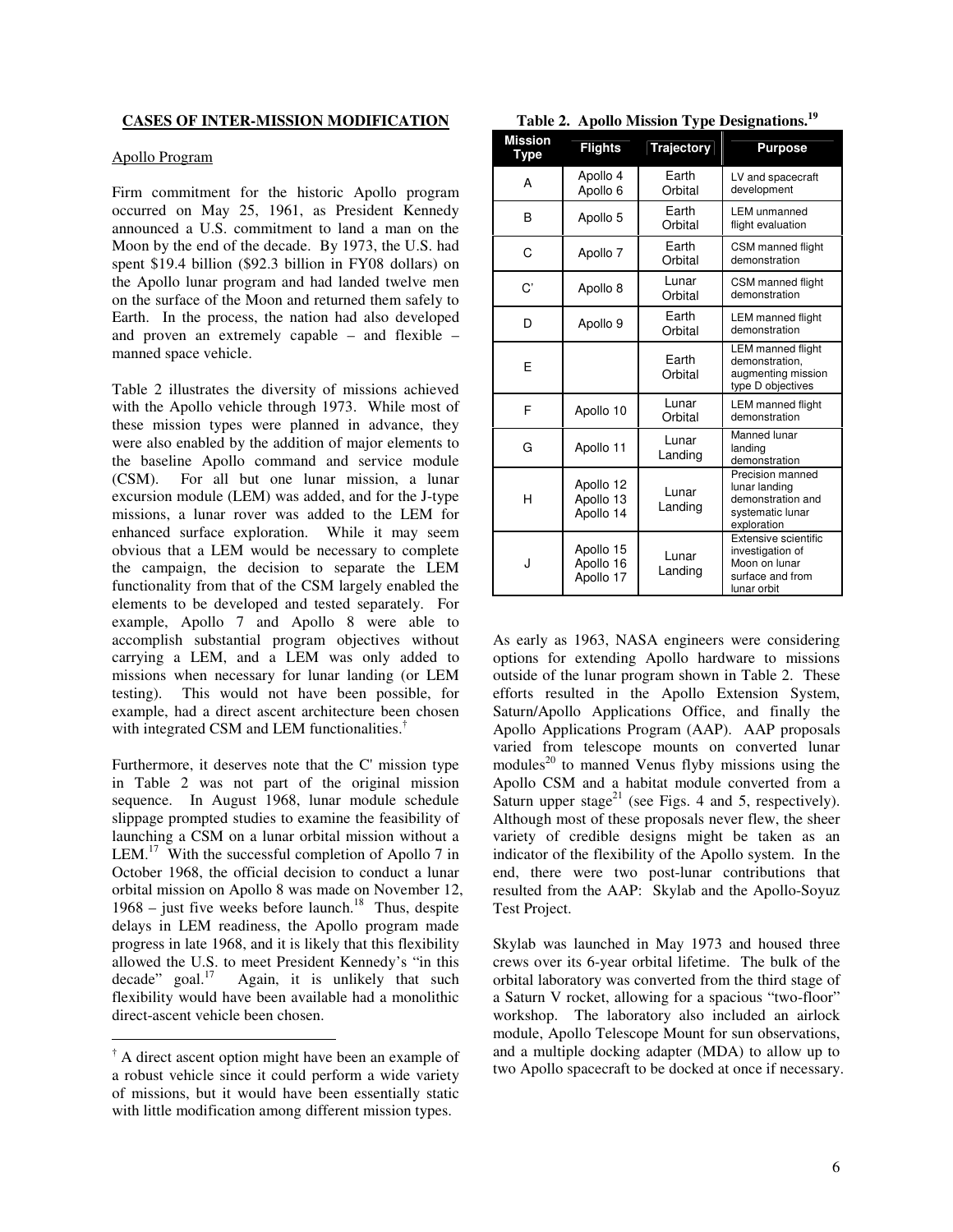In order to accommodate Skylab missions, the Apollo CSM underwent 23 significant modifications, including the addition of power transfer capability, removal of one fuel cell, and removal of the high-gain antenna.<sup>22</sup> However, perhaps the most interesting modifications to the Apollo CSM were associated with the procedures developed for the case of a Skylab rescue mission. In such a contingency, plans called for a two-man crew to launch on the next available CSM. The projected time to prepare and launch the rescue vehicle was 45 days, although modifications to convert the command module to a rescue configuration were projected to take only 8 hours. These modifications included the removal of aft bulkhead storage lockers, installation of two additional crew couches, modification of life support and communications umbilicals, and the addition of an experiment return rack (see Fig.  $6$ ).<sup>22</sup>

In an often-overlooked event of the Skylab program, the Skylab rescue procedures were activated in August 1973 when leaks in two of four reaction control system (RCS) quads on the Skylab 3 CSM threatened the mission and put at risk the crew's safe return. It was feared that the cause of the RCS leaks was contaminated propellant, which would eventually render all RCS quads inoperative and make Earth return impossible. Upon failure of the second RCS quad, astronauts Vance Brand and Don Lind began preparations for a rescue mission using the Skylab 4 CSM. Although propellant contamination was ruled out as the cause within several hours and the rescue mission was not flown, it is likely that the option provided by the rescue mission provided the necessary time for engineers on the ground to evaluate the problem; otherwise, the Skylab 3 crew would likely have been ordered home immediately, prior to failure of any additional RCS quads.<sup>22</sup> Thus, in the case of Skylab, the flexibility of the Apollo CSM offered both long-period and short-period benefits. First, in a strategic sense, it eased the transition from lunar to space station missions. Second, as demonstrated by the Skylab 3 incident, the ability to quickly outfit the capsule for a rescue mission gave operators options in real-time that likely saved a mission from a premature end.

The final flight of the Apollo CSM occurred in 1975 as part of the Apollo-Soyuz Test Project (ASTP). From the perspective of flexibility, of interest in ASTP was the addition of a U.S.-built docking module to accommodate the different docking interfaces of the Apollo and Soyuz vehicles. In addition, the module carried communication equipment tuned to Soviet frequencies and provided an atmospheric interface since the American and Soviet vehicles utilized different atmospheric pressures. In terms of design philosophy, the docking module was built to accommodate any mission-specific equipment to minimize the number of modifications required of the Apollo  $CSM<sup>23</sup>$  As with the lunar module and rover, this is another instantiation of the ability to add mission-specific modules to the basic Apollo vehicle.



**Figure 4. Lunar-Module-Based Apollo Telescope Mount Design dated April 1968. 20**



**Figure 5. Proposed Apollo Configuration for a Manned Venus Flyby (dated February 1967). 21**



**Figure 6. Cutaway View of Skylab Rescue Command Module (1973). 24**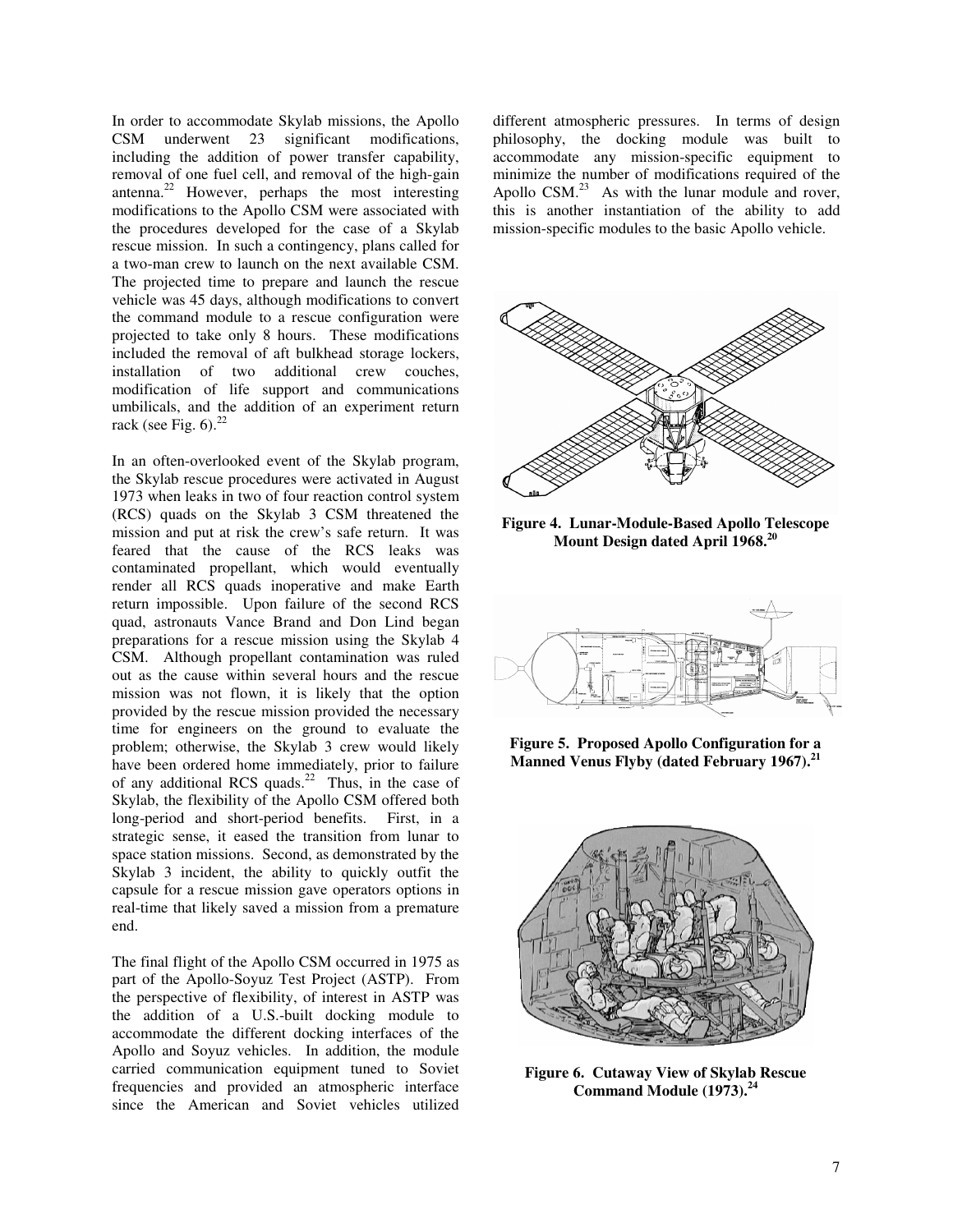### Space Shuttle Program

Toward the end of the Apollo lunar campaign, on January 5, 1972, President Richard Nixon announced the approval of the Space Transportation System, or Space Shuttle, a system which would provide, according to NASA Administrator James Fletcher, "the means of getting men and equipment to and from space routinely, on a moment's notice if necessary, and at a small fraction of today's cost." This would be accomplished "within the framework of a useful total space program of science, exploration, and applications."<sup>25</sup> NASA's challenge following Nixon's announcement became one of transforming an expansive vision for the Shuttle into a practical reality under a highly constrained development budget. While the Shuttle never lived up to the cost and flight rates that were promised at the program's inception, it is notable that the design decisions made in the 1970s produced a system which even today is, arguably, unsurpassed in the variety of capabilities which can be fulfilled with a single space vehicle. With relatively few architectural modifications, the Shuttle has accommodated satellite deployment, satellite retrieval and servicing, launch of interplanetary robotic probes, classified Department of Defense missions, space station logistics and assembly flights, and a wide variety of science and engineering research missions. By the time of its planned retirement in 2010, the

Shuttle will have endured and responded to nearly three decades of changes in requirements and environments. Many of these changes emphasized or deemphasized different types of missions at different times in the Shuttle's life. 27

Evidence for changing mission requirements can be seen in Fig. 7, which shows the dominant Space Shuttle mission classifications by percent of missions flown spanning from 1981 through the end of 2007. For example, in 1984-1986, unmanned spacecraft servicing accounted for 69% of Shuttle missions, but by 1993- 1995, almost the same percentage (67%) was attributed to dedicated research flights. In 1999-2001, 79% of flights were to an orbiting space station, and in 2005- 2007 that number increased to 100%.

Each of these three spikes in mission type frequencies can be explained to a large extent by specific events driving decisions within the Space Shuttle program. For example, the *Challenger* disaster prompted presidential action to limit commercial communications satellite use of the Space Shuttle to only payloads with national security or foreign policy implications. The *Challenger* disaster also prompted many Department of Defense satellites to be launched on expendable launch vehicles instead of the Shuttle (including 20 Global Positioning System satellites). 26 This explains the decline in both unmanned spacecraft



**Figure 7. Time-History of Space Shuttle Usage by Primary Mission Type. 27**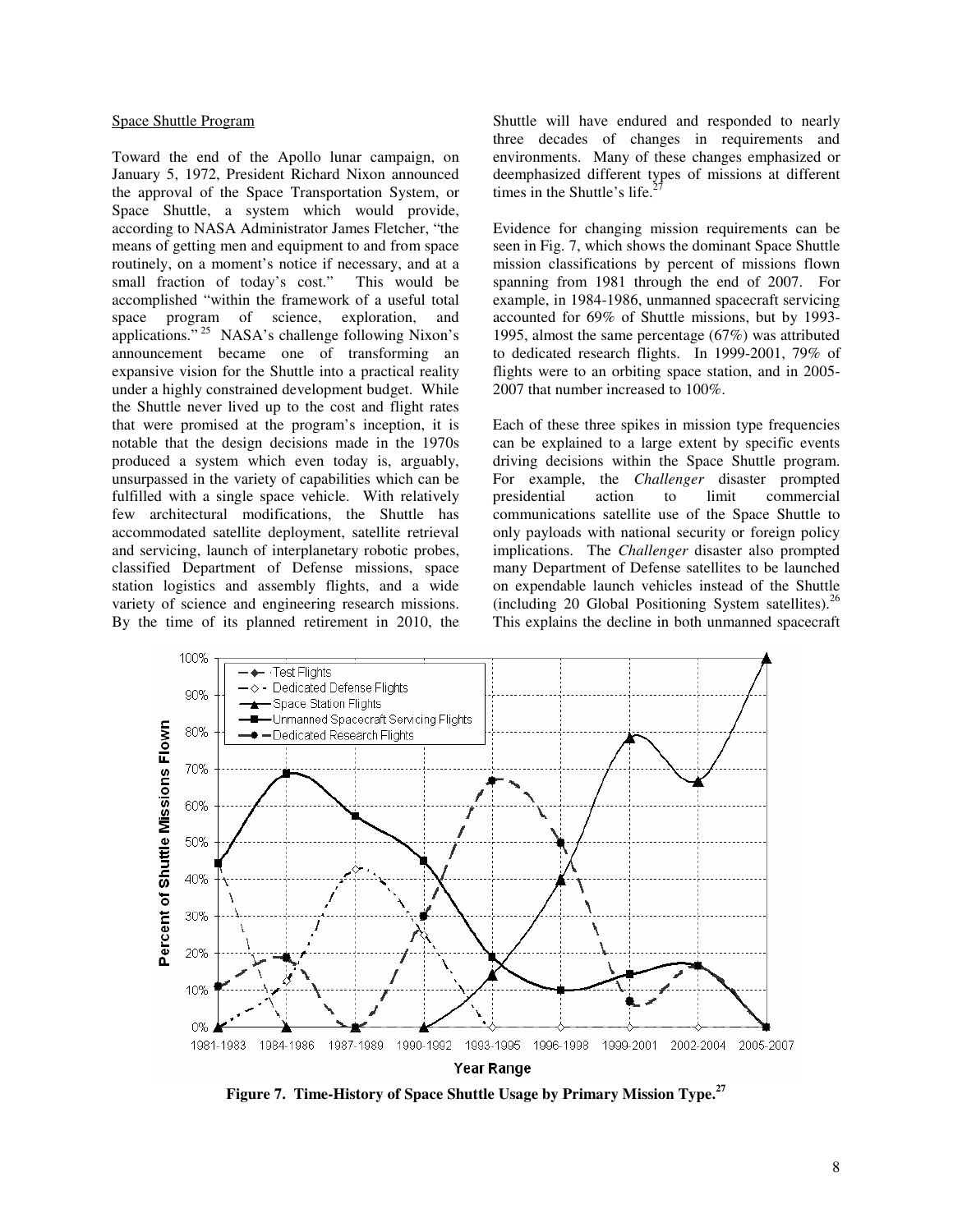servicing and defense flights after 1986. Also, the start of space station flights (first to Mir and then to the International Space Station) in the mid-1990s is tied to the maturation of plans for a space station and especially the invitation extended to Russia to join the international partners. Finally, the Columbia disaster in 2003 was a third major event which served as a catalyst for a new vision for the nation's space program which would retire the Shuttle in 2010 after fulfilling its commitments to International Space Station (ISS) assembly. As a result, every flight in 2005-2007 was destined for the ISS.

Interestingly, it has also been shown that over its history, not only has the Shuttle experienced three distinct periods of specific mission type predominance, but the dominant mission types in these periods have occurred in almost equal numbers. Ref. 27 shows that 31% of Shuttle flights have been to service unmanned spacecraft, 30% have been dedicated to research, and 28% have been destined for a space station. Overall, it is rather remarkable that the system was able to accommodate these changes in mission type, particularly since many were unexpected.

As suggested in Ref. 27, the Space Shuttle has employed several fairly standard elements which have been addable or removable depending on missionspecific requirements. For example, 63% of Shuttle flights are known to have carried the Remote Manipulator System (RMS), a robotic arm enabling satellite capture and space station assembly missions. Additionally, in the 1990s, three orbiters were modified such that their airlocks were mounted externally with the Orbiter Docking System (ODS), which included a docking interface to enable missions to the ISS and *Mir* space stations. The Spacelab and SPACEHAB modules were both pressurized facilities that fit within the Shuttle payload bay and enabled dedicated longduration research flights. Also, the Extended Duration Orbiter (EDO) pallet first flown in 1992 included a set of cryogenic hydrogen and oxygen tanks that could be added to the Shuttle payload bay to extend mission durations by 6 days. Additional examples of missionspecific elements are identified by Ref. 27, and these examples are of interest because they identify the engineering articles that were added to the Shuttle on a mission-by-mission basis to allow the program to flexibly respond to the dynamic mission requirements indicated by Fig. 7.

### Venera Program

While all examples of flexible space exploration systems have thus far been limited to manned or Earthorbiting missions, examples do exist of flexibility in unmanned planetary probe programs. The most interesting of these is the early Soviet Venera program, which between 1970 and 1981 accumulated 9.7 hours worth of measurements and data from the surface of Venus. Of particular interest is the evolution of the Venera vehicle through the missions preceding the first successful Venus landing.

As early as 1960, the USSR was making plans to send unmanned probes to Mars and Venus. However, knowledge about Venus' environment was far from mature. Surface temperature estimates in 1961 ranged from 30°C to 330°C. Korolev's designs for Venus probes in the 1950s assumed pressures up to 5 atm and temperatures up to 75°C. An early Venus probe that launched (but failed to leave orbit) in February 1961 included a dome structure intended to float in Venus' oceans. Even as late as 1967, the Venera 4 descent craft included a dissolve-on-contact sugar lock to release a transmitter in the event of a splashdown on Venus.<sup>28</sup> In reality, Venus is almost  $100,000$  times

| <b>Mission</b> | Launch<br><b>Date</b> | <b>Atmospheric</b><br><b>Entry Date</b> | <b>Design</b><br>Temp. | <b>Design</b><br>Press. | <b>Number of</b><br><b>Instruments</b> | <b>Comments</b>                                                           |
|----------------|-----------------------|-----------------------------------------|------------------------|-------------------------|----------------------------------------|---------------------------------------------------------------------------|
| Venera 3       | Nov. 1965             | March 1966                              | $80^{\circ}$ C         | 5 atm                   |                                        | Likely entered Venus atmosphere, but<br>contact lost 2 weeks before entry |
| Venera 4       | June 1967             | Oct. 1967                               | $300^{\circ}$ C        | 18 atm                  | 5                                      | Lost at 25-27 km altitude                                                 |
| Venera 5       | Jan. 1969             | May 1969                                | $320^{\circ}$ C        | 36 atm                  | 6                                      | Lost at 16-26 km altitude                                                 |
| Venera 6       | Jan. 1969             | May 1969                                | $320^{\circ}$ C        | 36 atm                  | 6                                      | Lost at 10-12 km altitude                                                 |
| Venera 7       | Aug. 1970             | Dec. 1970                               | $540^{\circ}$ C        | 180 atm                 | 3                                      | Descent vehicle landed on its side,<br>indicated 92 atm, 475℃ environment |
| Venera 8       | March 1972            | <b>July 1972</b>                        | 490 °C                 | $105$ atm               | 7                                      | Successful; transmitted for 63 min.                                       |

**Table 3. Evolution of Venera 3MV Lander Designs. 28,30,31**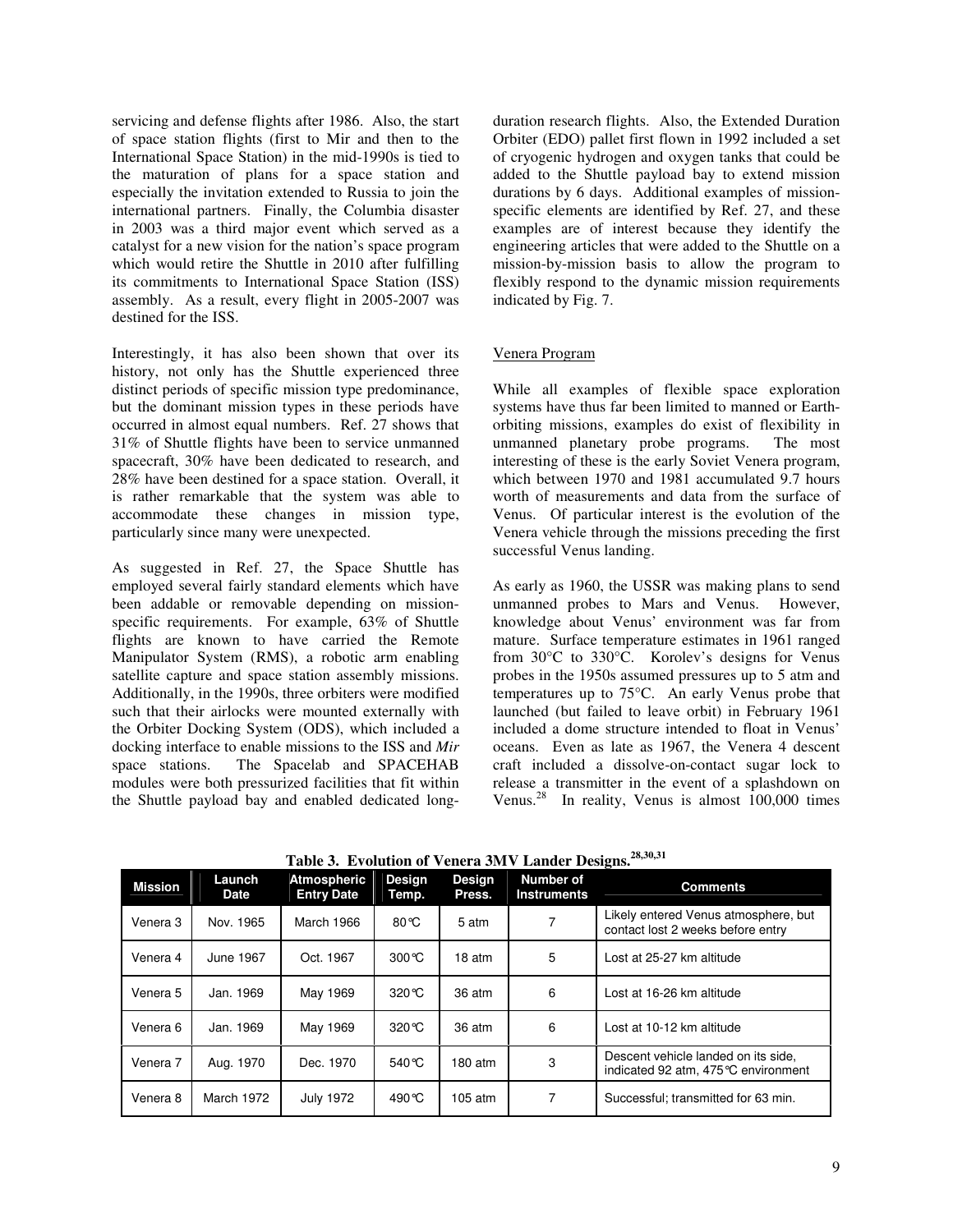drier than Earth<sup>29</sup> and sports surface temperatures of 475°C and pressures of 92 atm. Simply realizing the hostility of this operating environment was a challenge faced by the early Venera program.

Table 3 shows the progression of Venera missions leading up to the first fully successful landing and operation of Venera 8 in July 1972. It should be noted that this list is not comprehensive; many vehicles destined for Venus in the 1960s suffered from launch or injection failures before leaving Earth's sphere of influence. Additionally, Table 3 does not show the series of successful missions which followed Venera 8, namely Venera 9-14. The table ends at Venera 8 in part because it represents the final convergence onto the correct Venus environmental conditions. However, Venera 8 was also the last of the 3MV generation of Soviet planetary probes originally approved in 1963; Venera 9 began what was designated the 4V1 generation of spacecraft.

Significant success for the Venera program began in March 1966 with Venera 3, the first mission listed in Table 3. Although contact was lost with Venera 3 prior to entry, it is likely that the entry was on-target and the first of its kind on Venus. By the time of the Venera 4 launch in 1967, the Soviet scientific community began to believe that Venus was a much harsher environment than originally anticipated, and the vehicle was designed to withstand 18 atm and 300°C conditions. This vehicle failed due to the fact that atmospheric conditions were harsher than anticipated. Venera 4 and 5, which arrived in 1969, suffered similar failures despite being designed to withstand higher pressures and temperatures.<sup>28</sup>

The ultimate in pressure and temperature capability for Venus – and the first vehicle to transmit from the Venusian surface – came with Venera 7 in 1970. This vehicle was designed to withstand an incredible 540°C, 180 atm environment. However, this came at the sacrifice of scientific instruments, and only temperature sensors, a barometer, and a radar altimeter were carried. Additionally, to maximize the time available on coolant, the spacecraft bus providing support during interplanetary cruise was retained during much of atmospheric entry rather than being jettisoned prior to entry. Upon landing, Venera 7 detected the 92 atm, 475°C environment, which would enable engineers to properly design the remainder of what became an overwhelmingly successful Venera program.

From the perspective of flexibility, the Venera program is an outstanding illustration of environment uncertainty and the requirement to be able to modify a design to adapt to this environment (or, in this case, one's best knowledge of this environment). Venera was very much an evolutionary program that, in its first several missions, actively traded pressure and temperature capabilities against science return in order to converge upon a suitable design.

# **NON-CONFIGURATIONAL FLEXIBILITY**

The focus of this paper's discussion of flexibility has been on configurational changes made to a vehicle mid-flight or between flights. It deserves note, however, that additional interesting examples of flexibility, or modifications to a system after it has been fielded, exist in terms of software and trajectory updates to exploration systems.

In one example, new autonomous navigation software known as Field D\* was uploaded to NASA's Mars Exploration Rovers in July 2006, over two years after the vehicles' successful 2004 landing. The new software allowed the rovers to accomplish autonomous global path planning, a necessity since commands sent from controllers on Earth take up to 26 minutes to reach Mars. The previous autonomous navigation algorithm, the Grid-based Estimation of Surface Traversability Applied to Local Terrain (GESTALT), proved to have shortcomings in scenarios where the rovers were attempting to navigate through dense clusters of rocks. The new Field D\* software was complex enough to require a full flight upload as opposed to a simpler software patch. <sup>32</sup> This example is interesting with respect to flexibility because it shows an example of new technology being applied to a system that had far outlived its planned lifetime (the original lifetime of the Mars Exploration Rovers was planned at 3 months, and they continue to function as of the writing of this paper, over 4.5 years later).

Additionally, in terms of trajectory flexibility, the design of interplanetary trajectories for robotic probes typically allows significant flexibility for mid-course retargeting. For example, on robotic Mars missions, final landing site selection typically does not occur until a few months before landing. Also, the active redesignation of landing sites during lunar or Mars descent for hazard avoidance purposes (e.g. for the NASA ALHAT human lunar landing technology project<sup>33</sup>) is an example of changing a pre-planned trajectory in real-time in response to new information about the vehicle's environment. This shares many conceptual similarities with flexibility in the configurational sense treated in this paper.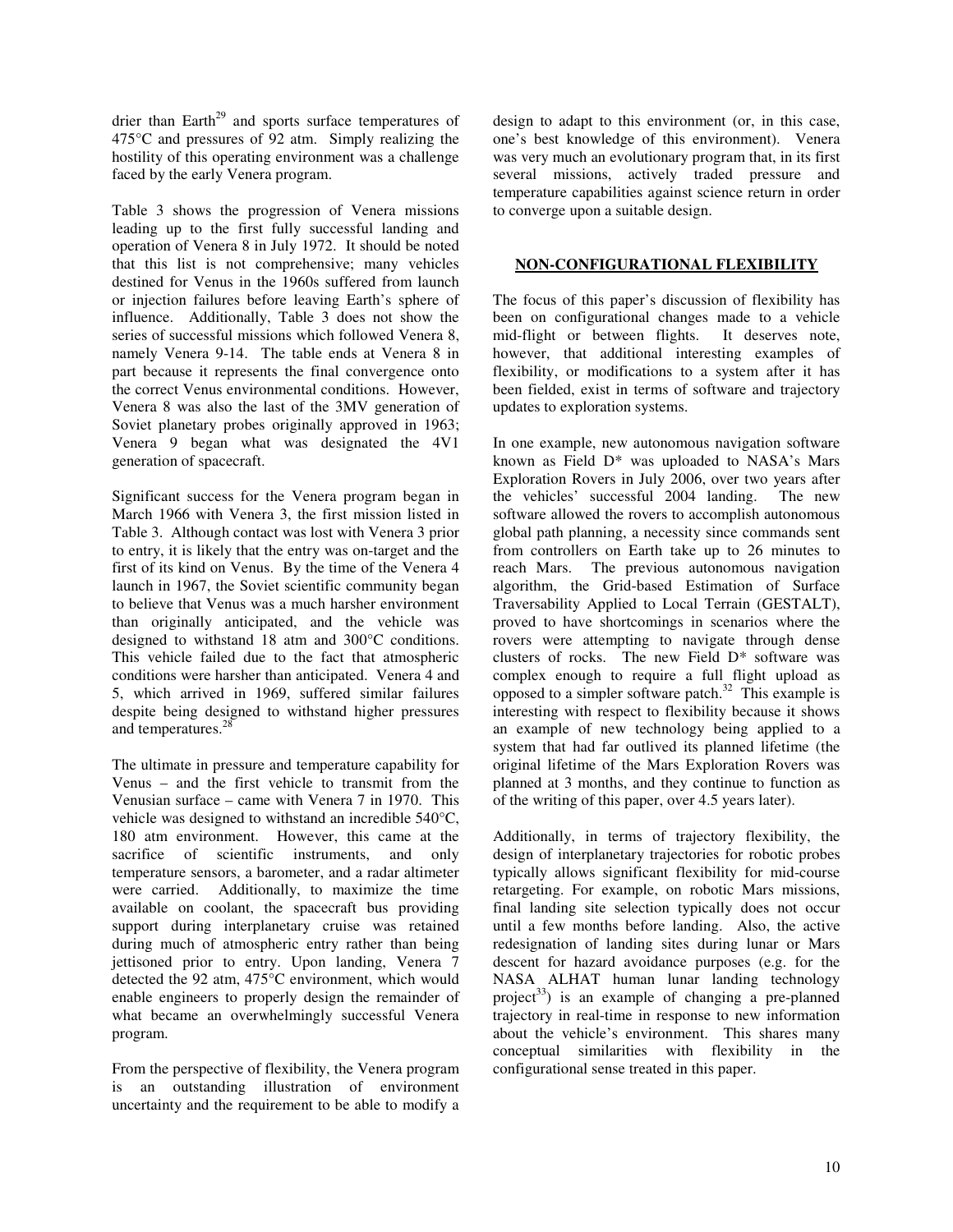# **CONCLUSIONS**

Overall, this paper has sampled from the history of space exploration to highlight examples of flexible systems and examine the circumstances that underscored their flexibility. Prime examples were divided into categories based on whether their flexibility was demonstrated during a continuous mission (intra-mission modification) or whether it was demonstrated among multiple flights of the same basic vehicle (inter-mission modification).

In the category of intra-mission modification, the Hubble Space Telescope was presented as the classic example of a serviceable space system. Data return rate was tracked as a performance metric and as a surrogate measure of the value returned from the observatory that showed sharp rises with the addition of new components. Observations were also made on the relative frequency of payload and support system servicing. Next, the *Mir* space station was presented, and maximum solar array output was tracked as a function of time. This metric exhibited the interesting property of degradation over time. Additionally, changes in space station construction plans were mentioned, including the discontinuation of 8-ton Kvant-1 class modules and the effects of the collapse of the Soviet Union. These events are examples of environment and requirement changes that *Mir* successfully withstood. Thirdly, the International Space Station was presented in terms of its performance to date. Like *Mir*, the modular nature of the station allowed significant changes to occur in the assembly sequence and number of modules launched. Additionally, ISS metrics of interest demonstrate the potential existence of time-delayed outcomes in flexible systems, a characteristic that should be considered when appropriate in any such analysis.

In the category of inter-mission modification, the American Apollo program was presented as flexible in several ways. First, the separation of landing functionality into a lunar module allowed parallel development and testing of the command and lunar modules and in many ways is responsible for the timing of the Apollo 8 mission that enabled President Kennedy's lunar landing goal to be reached. Additionally, advanced but unflown concepts of the Apollo Applications Program were presented, as were the successful Apollo-derived Skylab and Apollo-Soyuz Test Project missions. Included in this discussion was the criticality of the Apollo command module's flexibility in its potential to act as a rescue vehicle for the Skylab 3 mission. In addition to Apollo, data was presented on the division of Space Shuttle missions by category over time, showing a clear

dominance of different mission types at different times in the vehicle's history. Furthermore, some of the mission-specific elements added or removed from the Shuttle to enable these missions were identified. Finally, the Soviet Venera program was shown to exhibit an evolutionary development, using the same basic 3MV vehicle design to adapt to wildly changing knowledge of the conditions at the surface of Venus.

In addition to the two basic intra- and inter-mission categories, a short discussion acknowledged the strong ties between configurational flexibility (the primary focus of this paper) and space exploration examples in software and trajectory flexibility.

Perhaps the most interesting note to make applies to all the examples discussed in this paper. Generally speaking, flexibility tends to be difficult to assess because it deals with a system's ability to respond to scenarios that may never have been envisioned by the system's designers. ‡ Because of this, the system's flexibility is only exhibited in the presence of unplanned events (i.e. changes in environment or requirements). For all the systems considered in this paper, such unplanned events occurred, and flexible responses were able to be observed. Had these events not occurred, these responses would not have been observed, and similarly, since flexibility must be taken with respect to the perturbing event, it is difficult to say with certainty how flexible these same systems would have been to other unplanned events. This fact further highlights the need for more study into how to design the property of flexibility into space systems.

In conclusion, this paper has highlighted some of the most interesting examples of flexibility in the history of space exploration. A number of key flexibility characteristics have been identified in a heuristic fashion, and it is hoped that this insight will serve as a further contribution to the study and design of flexible space systems.

# **ACKNOWLEDGEMENTS**

The authors would like to particularly thank Rob Manning at the NASA Jet Propulsion Laboratory (JPL) for taking the time to convey examples of flexible space systems from his wealth of experiences in robotic spacecraft design and operations. Thanks are also due to Roger Galpin at NASA Johnson Space Center as well as Erisa Hines at NASA JPL.

<sup>‡</sup> Further complications occur because the response modes that the system operators take may also have never been envisioned originally.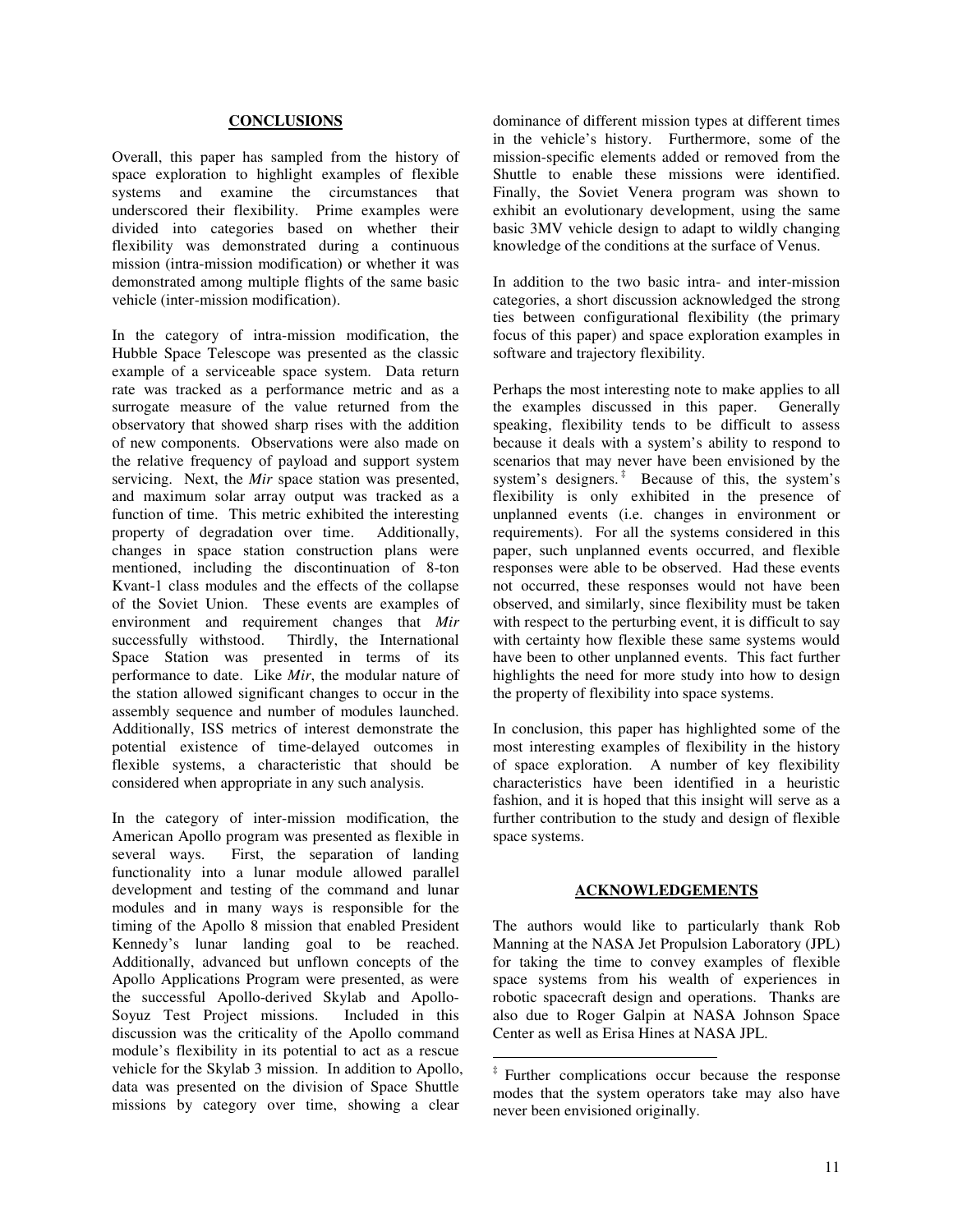# **REFERENCES**

- 1. Griffin, M.D. "The Constellation Architecture." Remarks to the Space Transportation Association, 22 Jan 2008.
- 2. Saleh, J.H., Hastings, D.E., and Newman, D.J. "Flexibility in system design and implications for aerospace systems." *Acta Astronautica.* Vol. 53, No. 12, Dec. 2003, pp. 927-944.
- 3. Space Telescope Science Institute. *HubbleSite* [online], Available: http://hubblesite.org/ [29 Aug. 2008].
- 4. Petty, J.I., Ed. *Space Shuttle Mission Archives* [online database]. National Aeronautics and Space Administration, 17 June 2008. Available: http://www.nasa.gov/mission\_pages/shuttle/shuttle missions/list\_main.html [15 July 2008].
- 5. "Servicing Missions: Introduction." Hubble Space Telescope Program, National Aeronautics<br>and Space Administration. 20 Sept. 2007. and Space Administration. Available: http://hubble.nasa.gov/missions/intro.php [13 Jan. 2008].
- 6. Nevills, A., Ed. "Consolidated Launch Manifest." ISS Program, National Aeronautics and Space<br>Administration. 31 July 2008. Available: 31 July 2008. http://www.nasa.gov/mission\_pages/station/structu re/iss\_manifest.html [24 Aug. 2008].
- 7. Avnet, M.S. "The Hubble-Shuttle Linkage and the Future of Space-Based Astronomy." AIAA 2005- 2780. 1<sup>st</sup> Space Exploration Conference, Orlando, 30 Jan. – 1 Feb. 2005.
- 8. "Space Shuttle and International Space Station: Frequently Asked Questions." NASA Kennedy<br>Space Center. 29 Jan. 2007. Available: 29 Jan. 2007. http://www.nasa.gov/centers/kennedy/about/infor mation/shuttle\_faq.html [13 Jan. 2008].
- 9. Thronson, H.A., Lester, D.F., et. al. "New Capabilities for NASA's Exploration Architecture: Learning from the Hubble Space Telescope Experience." AIAA 2007-6167. AIAA Space 2007 Conference and Exposition, Long Beach, 18- 20 Sept. 2007.
- 10. Sorokin, I.V. and Markov, A.V. "Utilization of Space Stations: 1971-2006." *Journal of Spacecraft and Rockets.* Vol. 45, No. 3, May-June 2008, pp. 600-607.
- 11. Harland, D.M. *The Mir Space Station: A Precursor to Space Colonization.* Chichester: John Wiley & Sons, 1997.
- 12. Freeman, M. *Challenges of Human Space Exploration.* Chichester: Springer, 2000.
- 13. Petty, J.I., Ed. "Consolidated Launch Manifest." National Aeronautics and Space Administration. 2 March 2006. Available: http://spaceflight.nasa.gov/shuttle/future/archived\_ schedule.html [24 Aug. 2008].
- 14. Robinson, J.A., Rhatigan, J.L., et. al. "International Space Station Research Summary Through Expedition 10." NASA/TP-2006-213146. Sept. 2006.
- 15. Jones, R. "ISS Research Accommodations Status." NASA Internal Document. 17 Aug. 2007.
- 16. Kitmacher, G., Ed. "Reference Guide to the International Space Station." NASA SP-2006-557. Aug. 2006.
- 17. Ertel, I.D., Newkirk, R.W., and Brooks, C.G. *The Apollo Spacecraft: A Chronology.* Vol. IV. NASA SP-4009. Washington: NASA Scientific and Technical Information Office, 1978.
- 18. Orloff, R.W. *Apollo by the Numbers: A Statistical Reference.* NASA SP-2000-4029. Washington: NASA History Division, 2000.
- 19. Sheehan, T. *Apollo Program Summary Report.* JSC-09423. Houston: NASA Johnson Space Center, 1975.
- 20. Ferrara, L.A. "Summary Description of the AAP Apollo Telescope Mount." NASA-CR-95443. 25 April 1968.
- 21. Feldman, M.S., Ferrara, L.A., et. al. "Manned Venus Flyby." NASA-CR-114025. 1 Feb. 1967.
- 22. Shayler, D.J. *Skylab: America's Space Station.* Chichester: Springer, 2001.
- 23. Ezell, E.C. and Ezell, L.N. *The Partnership: A History of the Apollo-Soyuz Test Project.* NASA SP-4209. Washington: NASA Scientific and Technical Information Office, 1978.
- 24. "Artist's concept illustrating cutaway view of Skylab Rescue Command Module." NASA Johnson Space Center Image. 6 Aug. 1973.
- 25. "Planned Development of the Space Shuttle Vehicle." NASA News Release 72-4 (N72-14887), 6 Jan. 1972.
- 26. Rogers, W.P., et. al. *Report of the Presidential Commission on the Space Shuttle Challenger Accident.* 6 June 1986. Available: http://history.nasa.gov/rogersrep/genindex.htm [16 July 2008].